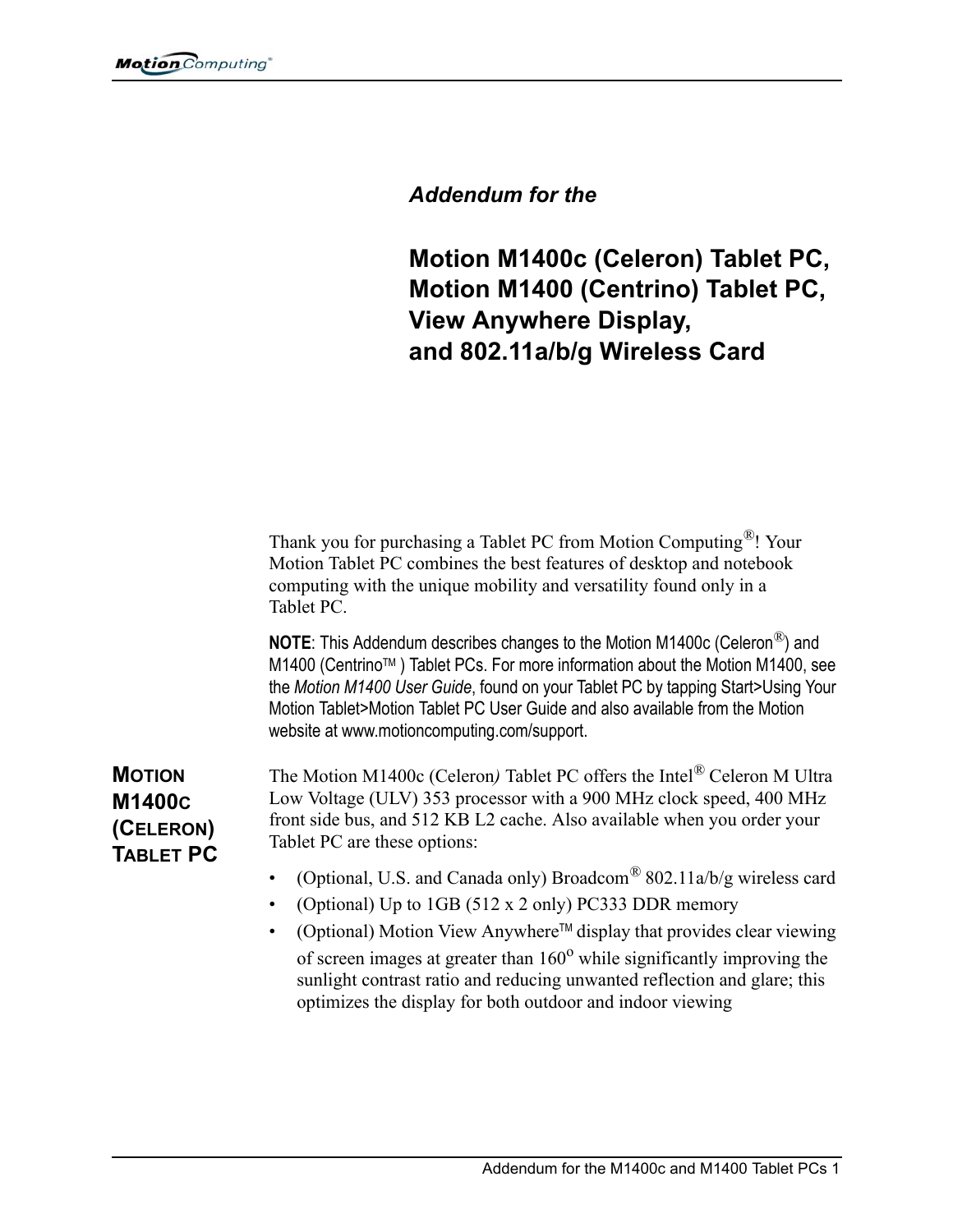| <b>MOTION</b><br>M1400<br>(CENTRINO)<br><b>TABLET PC</b>                        | The Motion M1400 (Centrino) Tablet PC offers the Intel Pentium <sup>®</sup> M Ultra<br>Low Voltage (ULV) 1.1GHz processor with 400 MHz front side bus and<br>1MB L2 cache. Also available when you order your Tablet PC are these<br>options:<br>(Optional, U.S. and Canada only) Broadcom 802.11a/b/g wireless card<br>(Optional) Up to 2GB PC333 DDR memory<br>$\bullet$<br>(Optional) Motion View Anywhere display that provides clear viewing<br>of screen images at greater than $160^{\circ}$ while significantly improving the<br>sunlight contrast ratio and reducing unwanted reflection and glare, which<br>optimizes the display for both outdoor and indoor viewing                                                                                                                                                                                                                                                                                                                                                                                                                                                                                                                                                                                                                                                                                                                                                                                                                                                                                                                                                                                                                                                           |
|---------------------------------------------------------------------------------|-------------------------------------------------------------------------------------------------------------------------------------------------------------------------------------------------------------------------------------------------------------------------------------------------------------------------------------------------------------------------------------------------------------------------------------------------------------------------------------------------------------------------------------------------------------------------------------------------------------------------------------------------------------------------------------------------------------------------------------------------------------------------------------------------------------------------------------------------------------------------------------------------------------------------------------------------------------------------------------------------------------------------------------------------------------------------------------------------------------------------------------------------------------------------------------------------------------------------------------------------------------------------------------------------------------------------------------------------------------------------------------------------------------------------------------------------------------------------------------------------------------------------------------------------------------------------------------------------------------------------------------------------------------------------------------------------------------------------------------------|
| <b>STANDARD</b><br>FEATURES,<br><b>M1400C AND</b><br>M1400<br><b>TABLET PCS</b> | Both the Motion M1400c (Celeron) and the M1400 Tablet PC offer these<br>standard features:<br>Intel 855GME chipset<br>Standard 12.1-inch XGA TFT M1400 display with wide viewing angles<br>$\bullet$<br>that enables clear viewing of screen images at greater than 160 <sup>o</sup><br>Ambient Light Sensor (ALS) automatically balances display brightness<br>$\bullet$<br>20GB hard drive (minimum)<br>$\bullet$<br>Standard installed 256MB PC333 DDR SDRAM<br>٠<br>Integrated Intel PRO/Wireless-2200BG 802.11b/g<br>$\bullet$<br>Integrated Bluetooth <sup>®</sup> wireless radio<br>٠<br>Built-in fingerprint sensor for convenient, secure password management<br>$\bullet$<br>Speak Anywhere™ technology with user-configurable acoustic software<br>$\bullet$<br>that optimizes the sound capabilities of your Tablet PC<br>Motion Dashboard for convenient access to Tablet PC controls<br>$\bullet$<br>High speed USB 2.0; fully backward compatible to USB 1.1<br>Front panel status LEDs and function buttons<br>Screen rotation; handwriting and voice recognition; dual-head video<br>controller<br>PCMCIA card slot, for networking, memory expansion, or accessories<br>$\bullet$<br>User-configurable power-saving schemes<br>$\bullet$<br>I/O ports: two audio jacks; two USB ports; IEEE 1394; external VGA<br>monitor port; RJ-11 (modem); RJ-45 (Ethernet network); DC power in<br>Motion Digitizer Pen for ink input, with a pen storage bay and a pen<br>$\bullet$<br>tether anchor built into the Tablet PC<br>USB keyboard and mouse support<br>$\bullet$<br>3- or 6-cell, prismatic lithium ion (Li-ion) battery<br>$\bullet$<br>Lightweight magnesium alloy casing<br>Kensington-type lock slot<br>$\bullet$ |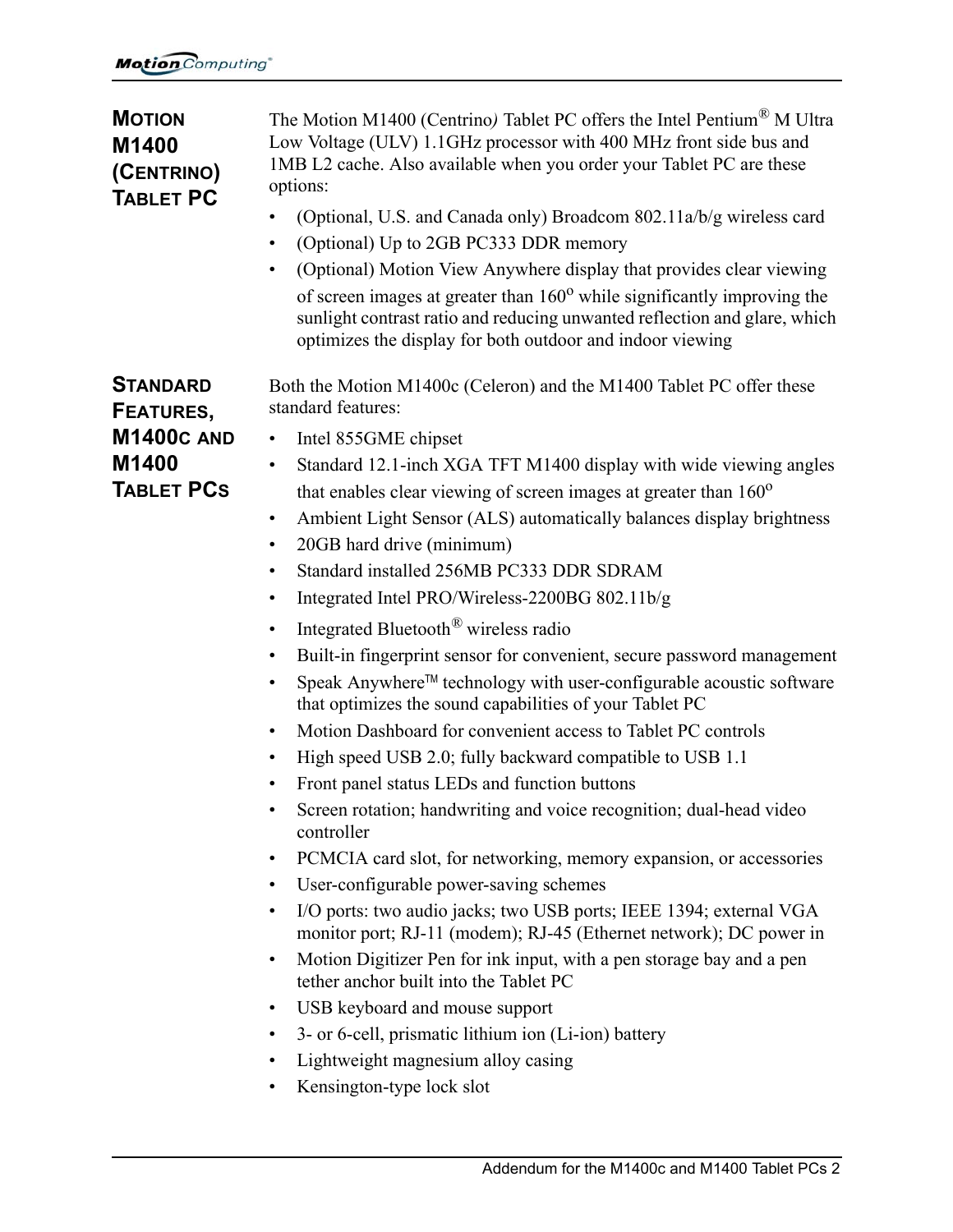| 802.11a/b/g<br><b>WIRELESS</b><br><b>CARD</b>           | The 802.11a/b/g card is compatible with IEEE standard 802.11 wireless<br>networks, allowing connection to currently deployed 802.11 networks,<br>including 802.11a, 802.11b, and 802.11g.                                                                                                                                                                                                                                                                                                                                                                                                                                                                                        |
|---------------------------------------------------------|----------------------------------------------------------------------------------------------------------------------------------------------------------------------------------------------------------------------------------------------------------------------------------------------------------------------------------------------------------------------------------------------------------------------------------------------------------------------------------------------------------------------------------------------------------------------------------------------------------------------------------------------------------------------------------|
|                                                         | In addition, the 802.11a network card offers these benefits:                                                                                                                                                                                                                                                                                                                                                                                                                                                                                                                                                                                                                     |
|                                                         | Maximum 54 Mbps connection speed, which is the same as 802.11g and<br>$\bullet$<br>5x faster than the 802.11b maximum                                                                                                                                                                                                                                                                                                                                                                                                                                                                                                                                                            |
|                                                         | A less crowded 5GHz band that is less susceptible than 802.11b/g to<br>external interference from Bluetooth, cellular phones, and other 2.4GHz<br>wireless devices                                                                                                                                                                                                                                                                                                                                                                                                                                                                                                               |
|                                                         | Higher density of access points than $802.11b/g$ , resulting in less conten-<br>$\bullet$<br>tion for the network as fewer users connect to the same access point; this<br>increases overall throughput                                                                                                                                                                                                                                                                                                                                                                                                                                                                          |
| <b>MOTION VIEW</b><br><b>ANYWHERE</b><br><b>DISPLAY</b> | The Motion View Anywhere™ display option was designed to enhance<br>indoor viewing and to improve outdoor viewing while retaining all the<br>standard display features. The bright 12.1-inch XGA TFT display was<br>developed from a proprietary optical enhancement process based on<br>technology initially developed for high-end military aviation and marine<br>applications.                                                                                                                                                                                                                                                                                               |
|                                                         | <b>Key Components</b>                                                                                                                                                                                                                                                                                                                                                                                                                                                                                                                                                                                                                                                            |
|                                                         | A glass protective layer that improves the sunlight contrast ratio and sig-<br>$\bullet$<br>nificantly reduces reflection and glare<br>A highly-readable, liquid-crystal display (same as standard display)<br>A digitizer panel underlying the display that allows handwritten entry<br>$\bullet$<br>with a specially-designed Motion Digitizer Pen and onscreen keyboard<br>data entry (same as standard display)                                                                                                                                                                                                                                                              |
|                                                         | <b>Features of the View Anywhere Display</b>                                                                                                                                                                                                                                                                                                                                                                                                                                                                                                                                                                                                                                     |
|                                                         | Like the standard M1400 display, the M1400 View Anywhere display<br>delivers wide viewing angles greater than $160^{\circ}$ , fast response time, and<br>authentic color at any angle without increasing backlight consumption<br>Improves the sunlight contrast ratio by 225%, which enhances viewabil-<br>$\bullet$<br>ity at wide viewing angles even further than on the standard display<br>Offers enhanced optical display technology with a significant reduction<br>$\bullet$<br>in unwanted reflection and glare and a 15% improvement in light pass-<br>through efficiency over the standard display<br>Retains a similar feel of pen on paper as the standard display |
|                                                         | <b>Caring for the View Anywhere Display</b>                                                                                                                                                                                                                                                                                                                                                                                                                                                                                                                                                                                                                                      |
|                                                         | General cleaning of the display—Clean fingerprints and most marks<br>from the display surface by wiping it with the soft cloth (provided).<br>Cleaning products for the View Anywhere Display—Clean with any<br>$\bullet$<br>alcohol-based product recommended for use on anti-reflective glass.                                                                                                                                                                                                                                                                                                                                                                                 |

Other cleaning products may leave a residue.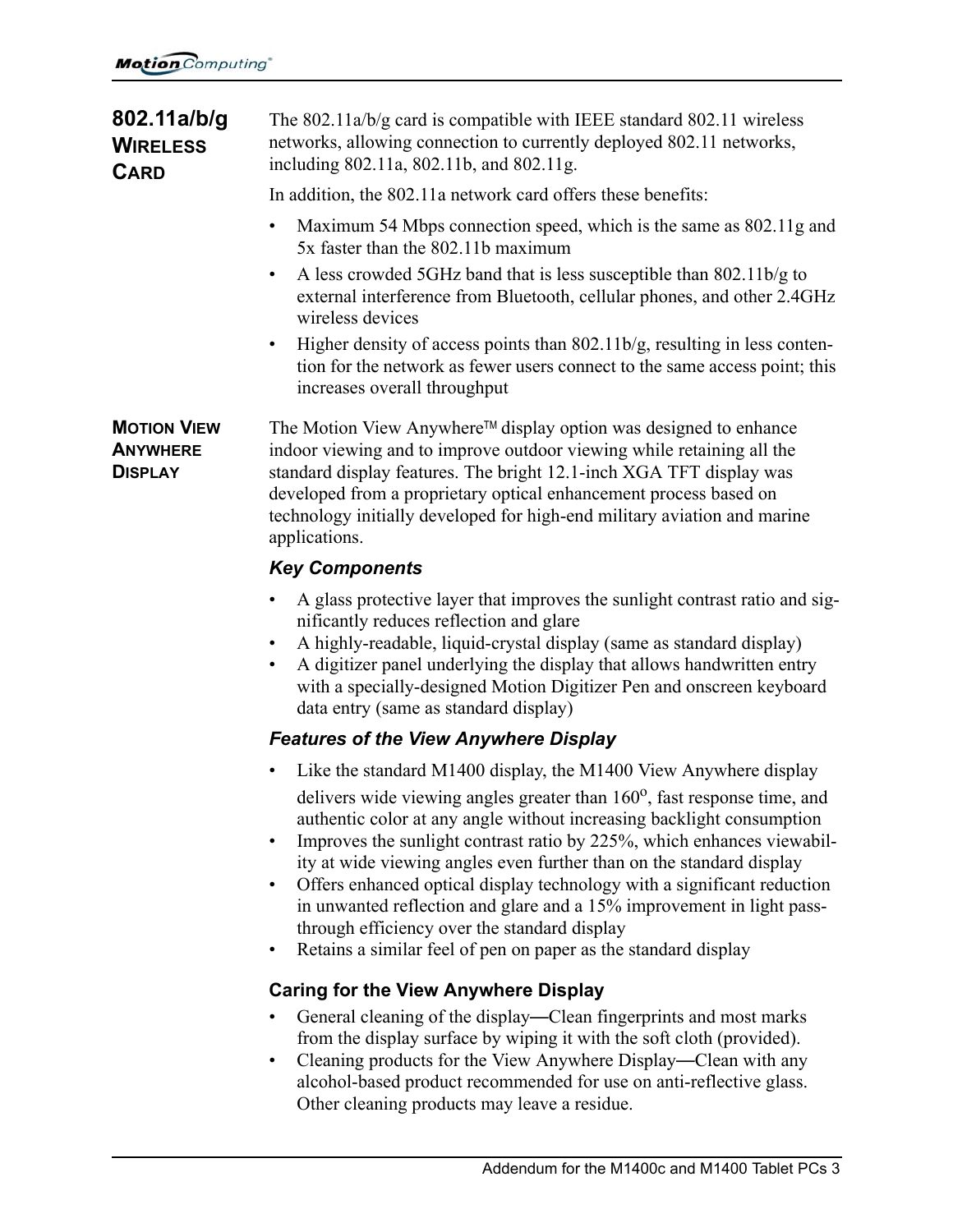- Never spray or pour liquids directly onto the display surface itself. Never use an abrasive cleaner on the display. If liquid is spilled on the display, wipe it up immediately.
- Avoid cleaning the display with tissues or paper towels. These contain wood fibers that might scratch the display surface.
- Use only the Motion Digitizer Pen on the display. Do not write on the surface with an ink pen or pencil, any pointed or other object that could damage the display surface.
- Do not place heavy objects on the display surface.
- Protect the display surface from unnecessary contact by using the Hardtop Cover or a portfolio when transporting the Tablet PC.